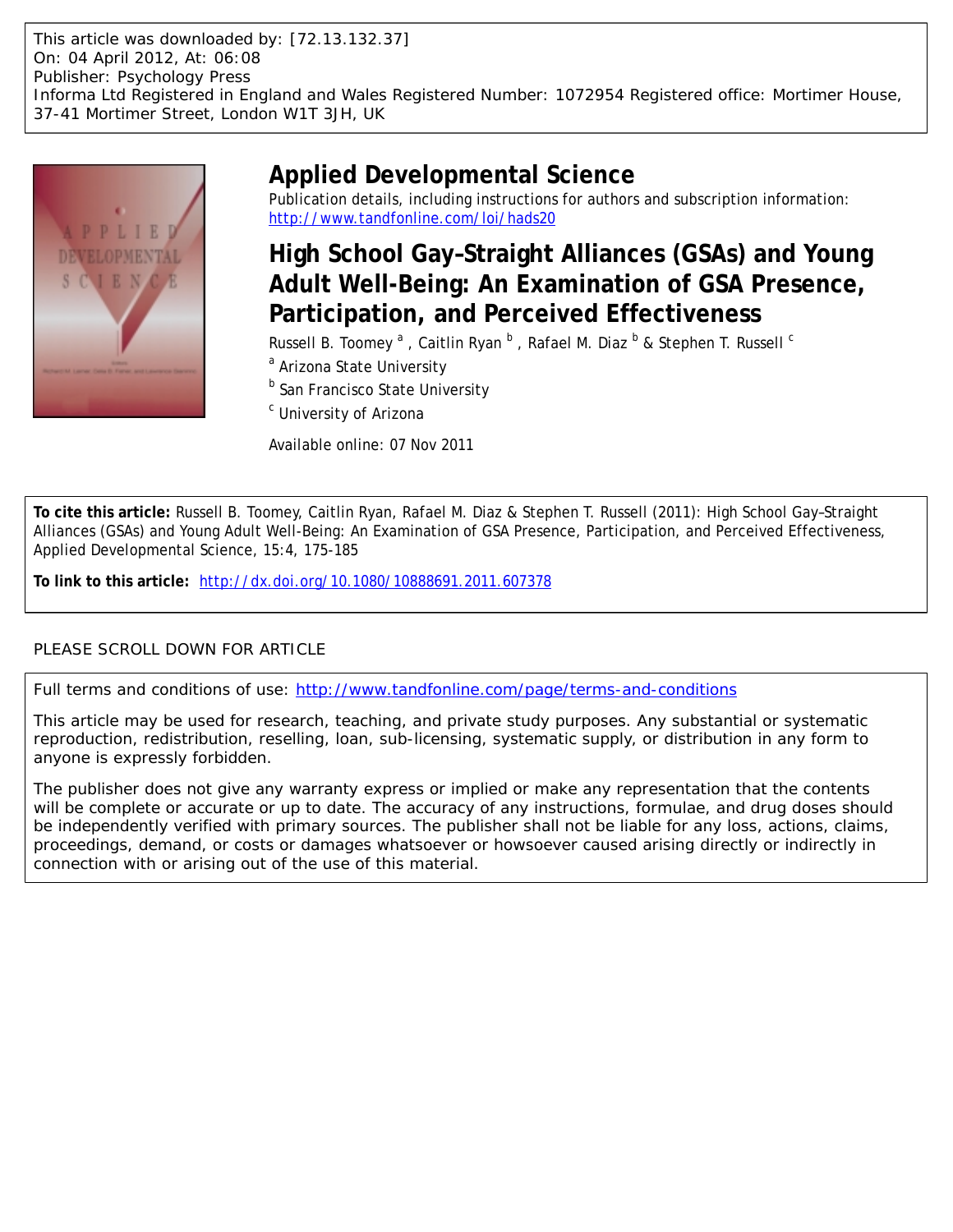# High School Gay–Straight Alliances (GSAs) and Young Adult Well-Being: An Examination of GSA Presence, Participation, and Perceived Effectiveness

## Russell B. Toomey

Arizona State University

Caitlin Ryan and Rafael M. Diaz

San Francisco State University

Stephen T. Russell

University of Arizona

Gay–Straight Alliances (GSAs) are student-led, school-based clubs that aim to provide a safe environment in the school context for lesbian, gay, bisexual, and transgender (LGBT) students, as well as their straight allies. The present study examines the potential for GSAs to support positive youth development and to reduce associations among LGBT-specific school victimization and negative young adult well-being. The sample includes 245 LGBT young adults, ages 21–25, who retrospectively reported on the presence of a GSA in their high school, their participation in their school's GSA, and their perceptions of whether or not their GSA was effective in improving school safety. Findings revealed that the presence of a GSA, participation in a GSA, and perceived GSA effectiveness in promoting school safety were differentially associated with young adult well-being and, in some cases, buffered the negative association between LGBT-specific school victimization and well-being. Implications for future research and schools are discussed.

Contemporary lesbian, gay, and bisexual adolescents are known to be disproportionately at risk for experiencing negative psychosocial well-being and health problems. Evidence has increasingly shown a disproportionate risk among transgender youth. Specifically, previous research documents that sexual minority (e.g., those who report same-sex attractions or relationships) young people are at greater risk than heterosexuals for suicide ideation and attempts (for review, see Russell, 2003), depression

(Russell, 2006), substance use (see Marshal et al., 2008), and lower self-esteem (Russell, 2006). Recent studies using the National Longitudinal Study of Adolescent Health document that the disparate risks reported by this population for suicidality and depression are particularly heightened in the developmental period of adolescence and dissipate in young adulthood for same-sex attracted males (Russell & Toomey, 2010; Ueno, 2010). These finding are of particular importance because they clarify for researchers, policymakers, and individuals working with young people that a prime opportunity to potentially reduce risk for lesbian, gay, bisexual, and transgender (LGBT) individuals is during adolescence.

Adolescents spend a large portion of their time in the school context. Thus, schools are a potential setting for positive youth development and resiliency. Nonetheless, LGBT adolescents report high rates of verbal and physical school-based victimization (e.g., Human Rights

The initial research for this study was supported by the California Endowment. Support for the first author's time spent on the revisions of this article was provided by a National Institute of Mental Health Training Grant (T32 MH018387) to Russell B. Toomey. We thank the many adolescents, families, and young adults who shared their lives and experiences with us.

Address correspondence to Russell B. Toomey, Prevention Research Center, Arizona State University, P.O. Box 876005, Tempe, AZ 85287-6005. E-mail: Russell.Toomey@asu.edu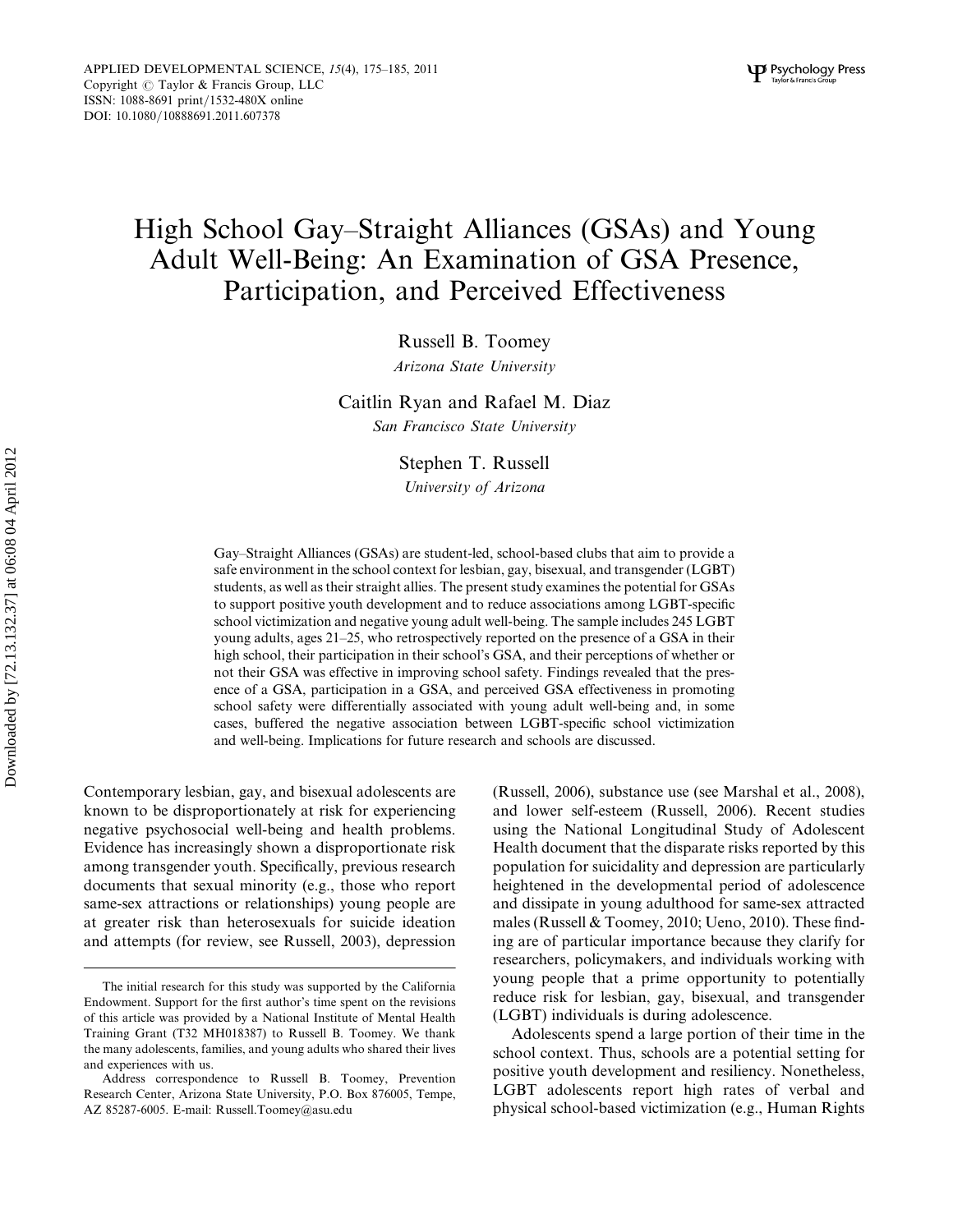Watch, 2001; Kosciw, Greytak, Diaz, & Bartkiewicz, 2010) and report that their school environments are unsafe (Kosciw et al., 2010; O'Shaughnessy, Russell, Heck, Calhoun, & Laub, 2004; Russell & McGuire, 2008). These negative school experiences have been linked to long-term negative mental health (e.g., Rivers, 2001a) and health outcomes (e.g., Russell, Ryan, Toomey, Diaz, & Sanchez, 2011; Toomey, Ryan, Diaz, Card, & Russell, 2010), as well as concurrent academic outcomes (e.g., Kosciw et al., 2010). The disparity in positive school experiences for LGBT young people and the lack of information about positive development for LGBT adolescents necessitates the need for research on specific experiences of LGBT adolescents in positive school-based contexts, such as extracurricular activities. In fact, much like their heterosexual peers, these schoolbased activities may be a primary setting that fosters positive youth development (e.g., Eccles & Barber, 1999; Eccles, Barber, Stone, & Hunt, 2003; Fredricks & Eccles, 2006; Zaff, Moore, Papillo, & Williams, 2003).

The goal of this article is to examine LGBT young adult's retrospective reports of various facets of their high school's Gay–Straight Alliances (GSAs), a specific schoolbased extracurricular activity/club that focuses on LGBT students and their heterosexual allies. In this article we examine associations of GSA presence, GSA participation, and perceived GSA effectiveness in promoting school safety in adolescence with psychosocial well-being and educational attainment for LGBT young adults. In the next section, we review the literature on GSAs in schools. We then provide our results from an empirical investigation of 245 young adults retrospectively reporting on GSA information during their high school years.

#### Gay–Straight Alliances: Presence and Membership

Despite the dearth of literature on positive development for LGBT young people, a growing body of research examines the experiences of LGBT adolescents and their straight allies in one specific school-based extracurricular activity: Gay–Straight Alliances (GSAs). GSAs are student-led, school-based clubs that aim to provide a safe place for LGBT students (Goodenow, Szalacha, & Westheimer, 2006; Human Rights Watch, 2001; O'Shaughnessy et al., 2004). In recent decades the number of GSAs in schools has risen dramatically: according to the Gay, Lesbian, and Straight Education Network (GLSEN, 2010), there are over 4,000 GSAs registered in the United States. Previous research has examined the associations between GSAs and student outcomes in two ways: the presence of a GSA in a student's school and membership of a student in the school's GSA.

Research suggests that the presence of a GSA can serve as a protective factor for LGBT adolescents, such that LGBT adolescents who report that their school has a GSA tend to report more school safety and greater well-being (Goodenow et al., 2006; Lee, 2002; Kosciw et al., 2010; O'Shaughnessy et al., 2004; Walls, Freedenthal, & Wisneski, 2008; Walls, Kane, & Wisneski, 2010). In a study of over 7,000 LGBT students, Kosciw and colleagues found that the presence of a GSA was associated with fewer homophobic comments from peers, less victimization related to sexual orientation and gender expression, greater school safety and school connectedness, and more instances of teacher intervention in homophobic harassment. Further, Walls and colleagues (2010) found that the presence of a GSA was associated with greater levels of school safety, fewer reports of missing school due to fear, and greater awareness of a safe adult in the school context. Finally, a few studies have documented that the presence of a GSA is associated with reduced suicide risk for sexual minority youths (Goodenow et al., 2006; Walls et al., 2008).

Beyond whether a school has a GSA or not, research finds that being a member of a GSA is associated with better academic achievement and interpersonal relationships (Lee, 2002; Mayberry, 2006), and more comfort with one's own sexual orientation (Lee, 2002) and personal empowerment (Russell, Muraco, Subramaniam, & Laub, 2009). Walls and colleagues (2010) found that GSA members reported higher grade point averages than nonmembers; however, they found no differences between members and nonmembers on several key outcomes (i.e., school safety, absenteeism, weapon carrying, school harassment). Thus, the presence of a GSA seems to have more of an impact on school climate issues, such safety at school or victimization levels, whereas membership in a GSA seems to have more impact on personspecific outcomes, such as personal empowerment or academic achievement.

A limitation of these studies is that they all examine GSA presence or membership with concurrent adolescent outcomes and thereby do not examine whether the positive influence of GSAs continues into young adulthood. That is, the unknown factor remains the associations of high school GSA presence and membership with psychosocial adjustment and educational attainment in young adulthood. In this study, we seek to extend current adolescent-limited findings about the associations among GSA presence and participation and well-being by examining psychosocial and educational outcomes in young adulthood. Our measures of GSA presence and member participation are retrospective which is also a limitation; however, this examination is the first to explore the associations of GSA presence and participation with well-being in young adulthood.

Further, we add to the literature a new construct that explores whether students' perceptions of their GSA's effectiveness in promoting school safety are associated with young adult psychosocial adjustment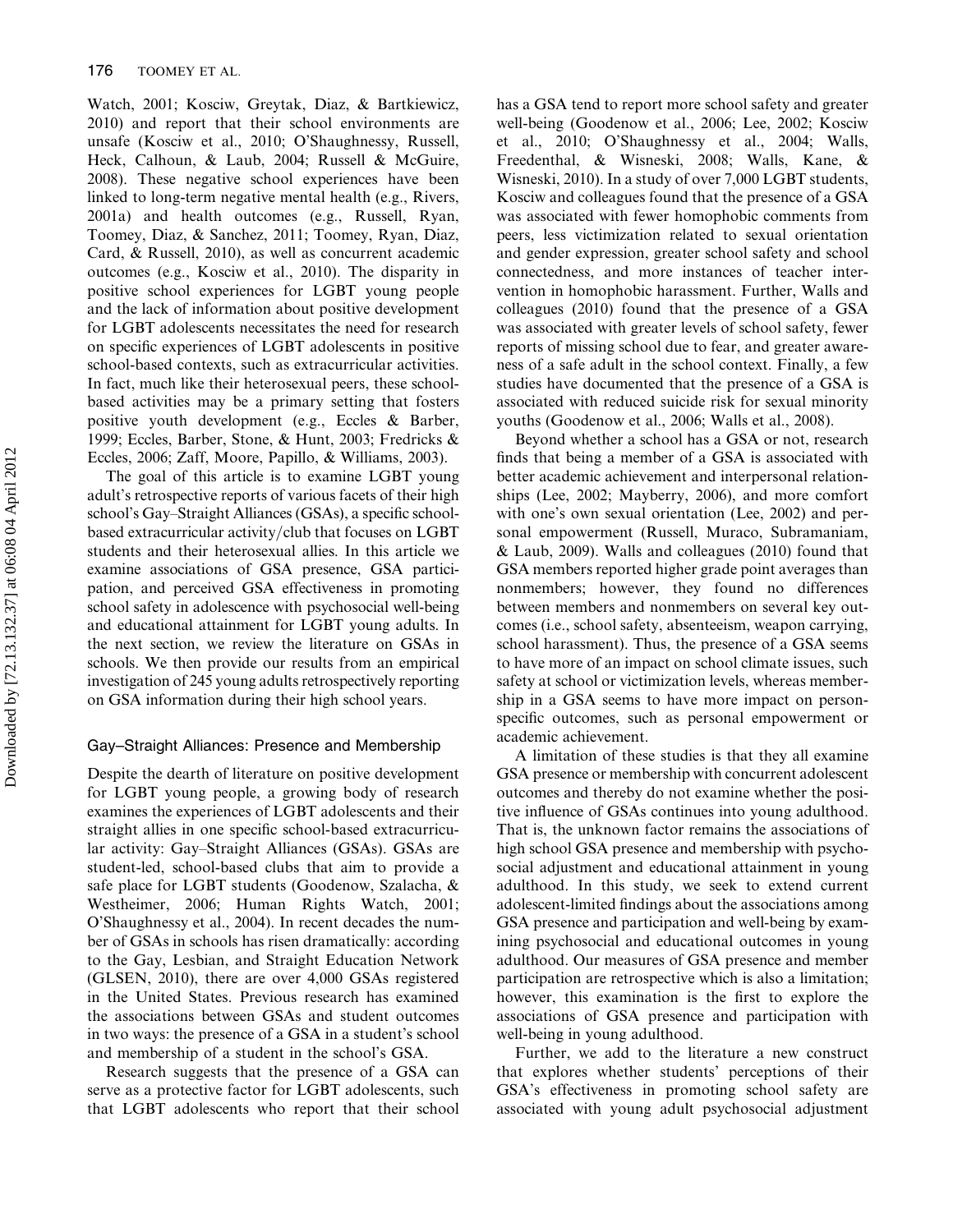and educational attainment. Previous research has documented that the foci, roles played in schools, and activity levels of GSAs differ between schools (e.g., Griffin, Lee, Waugh, & Beyer, 2004; Perrotti & Westheimer, 2001). Specifically, Griffin and colleagues noted important between school differences on how safe students deemed their GSAs to be and on how much their GSAs contributed to broader school efforts to create safer school environments. Arguably, students' perceptions of the effectiveness of a GSA in creating safer school environments may be more strongly associated with psychosocial and academic outcomes beyond whether a school has a GSA or a student is a member of that GSA. That is, if a school has a GSA but students do not perceive that their school is a safer environment because of the club, then the associations between GSA presence or GSA membership and well-being for students in that school may be attenuated. On the other hand, if a student is in a school that has a GSA that is perceived to be effective in promoting a safer school environment, then the associations between GSA presence or GSA membership and well-being may be stronger. This may be the case because students whose GSAs are effective in creating safer school environments may have experienced more supportive environments and less school victimization and harassment because of their LGBT status. Further, drawing from the safe schools literature, perceptions of school safety are positively associated with psychosocial and academic outcomes (e.g., Elze, 2003) and are critical for productive learning (e.g., Tirozzi & Uro, 1997). Thus, an understanding of how effective students perceived their GSAs to be in promoting school safety is critical for understanding the associations between GSAs and young adult well-being.

#### Current Study: Research Questions

This study examines the following research questions and hypotheses:

- 1. Is the presence of a GSA in adolescence associated with young adult psychosocial well-being and educational attainment? As described previously, existing literature suggests links among the presence of a GSA and concurrent student well-being and academic achievement; therefore, we hypothesized that GSA presence during adolescence would also be associated with less depression, fewer suicide attempts and substance abuse related problems, more self-esteem, and higher educational attainment in young adulthood.
- 2. Does the presence of a GSA buffer the associations among school victimization and young adult psychosocial well-being and educational attainment? We expected that the presence of a GSA in high

school would buffer the associations among school victimization and young adult well-being, such that those with GSAs would be protected against the negative effects of victimization.

- 3. Is GSA membership in adolescence associated with young adult psychosocial well-being and educational attainment? The current literature has not thoroughly examined the relationships between GSA membership and psychosocial well-being. However, we hypothesized that GSA membership during adolescence would be positively associated with better psychosocial wellbeing and higher educational attainment in young adulthood.
- 4. Does GSA membership buffer the associations among school victimization and young adult psychosocial well-being and educational attainment? We expected that membership in a high school GSA would buffer the associations among school victimization and young adult well-being, such that those who belonged to GSAs would be protected against the negative effects of victimization.
- 5. Is perceived effectiveness of the participant's high school GSA to promote school safety associated with young adult psychosocial well-being and educational attainment? While no research has examined the perceived effectiveness of GSAs in promoting school safety, because safe school environments are associated with more positive outcomes, we hypothesized that participants whose GSAs were more effective in promoting school safety would also report better young adult psychosocial well-being and higher educational attainment.
- 6. Does perceived GSA effectiveness to promote school safety buffer the associations among school victimization and young adult psychosocial well-being and educational attainment? We expected that GSA effectiveness would buffer the associations among school victimization and young adult well-being, such that those with more effective GSAs would be protected against the negative effects of victimization.

## METHOD

### Sample

The Family Acceptance Project's young adult survey includes 245 lesbian, gay, bisexual, and transgender (LGBT) young adults (for more detailed information about study design and sampling procedures, see Ryan, 2010; Ryan, Huebner, Diaz, & Sanchez, 2009). In 2005, participants were recruited in 249 venues that LGBT young adults use within 100 miles of the research center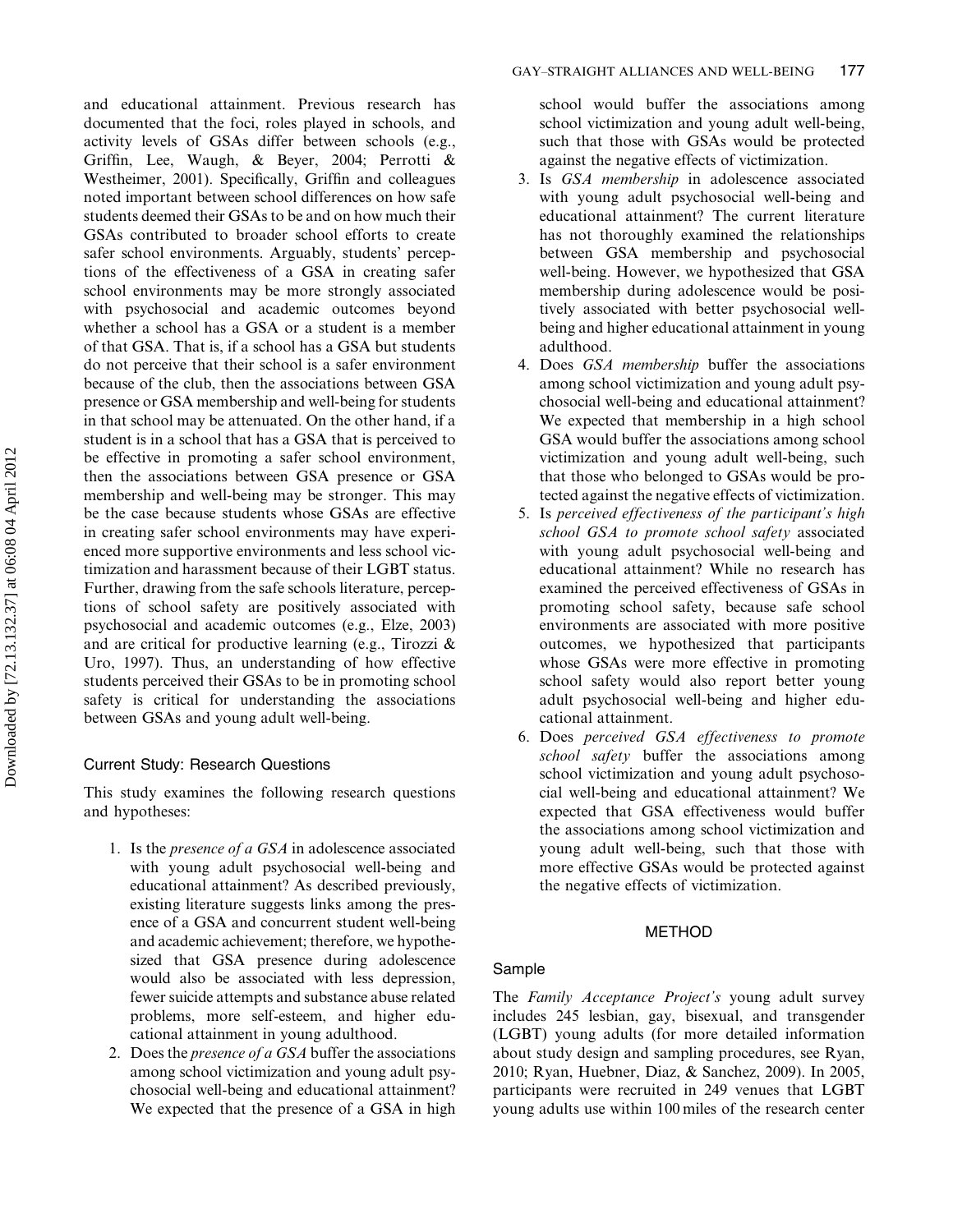in the San Francisco Bay Area, after comprehensively mapping the universe of services and venues that serve this population. Nearly half of the sites were community, social, and recreational agencies and organizations that served LGBT young adults; the other half included LGBT bars and clubs. Bilingual recruiters (English and Spanish) conducted venue-based recruitment from bars and clubs and contacted program directors at each agency to access all young adults who use their services to maximize representation and minimize bias.

Eligibility criteria for study participation included: age (21–25 years), self-identification as LGBT in adolescence, disclosure of sexual orientation to at least one parent or caregiver in adolescence, and at least part-time residence with at least one parent or caregiver during adolescence, since the sample was drawn to study experiences related to family, peers, and school. Those who qualified and agreed to participate received a personal identification number, which they used to access the survey. Consent was obtained as a preface to the survey using Rosser and colleague's online consent procedures (see Rosser et al., 2009). Participants completed the survey in either English or Spanish and in pencil-paper or computer-assisted formats. Participants completed the survey anonymously and received a \$50 stipend for their participation. The university's institutional review board approved the study protocol.

Of the 245 participants, 114 (46.5%) self-identified as male,  $110 (44.9%)$  as female, and  $21 (8.6%)$  as transgender. Approximately 70% of participants self-identified as lesbian or gay, 13% identified as bisexual, and 17% identified as having a different sexual identity (i.e., queer, dyke, or homosexual). The participants were divided equally in terms of ethnicity: 126 (51%) were Latino and 119 (49%) were White, Non-Latino. Nearly 19%  $(n = 46)$  of the sample identified as immigrants to the United States. Family-of-origin socioeconomic status was assessed  $(1 = \text{both parents in unskilled positions or})$ unemployed,  $16 =$  both parents in professional positions;  $M = 6.75$ ,  $SD = 4.77$ , and indicated that the sample came from a diverse range of socioeconomic backgrounds.

#### Measures

## Gay–Straight Alliance Measures

Participants retrospectively reported whether the high school they attended had a GSA or any other school diversity club related to sexual orientation  $(0 = no,$  $1 = yes$ ). If participants answered that their school did have a GSA or similar club, they were asked two follow-up questions. First, participants reported on their own participation level in their schools' GSAs: ''Did you participate in a GSA or any kind of school diversity club related to sexual orientation in high school?"  $(0 = not$ at all,  $1 =$ somewhat,  $2 =$ very much,  $3 =$ extremely).

Because we are primarily interested in whether or not any GSA participation mattered for young adult well-being, and to stay consistent with methodologies used in previous studies, we dichotomized the choice responses for this item  $(0 = no$  participation,  $1 = any$  participation). The perceived effectiveness of the school's GSA to promote school safety was assessed by one item: ''Did having a GSA or any kind of school diversity club related to sexual orientation in your school improve the school climate (help students feel safer)?" ( $0 =$ not at all,  $1 =$ somewhat,  $2 =$ very much,  $3 =$ extremely).

#### Past LGBT-Specific School Victimization

A sum of 10 items assessed the degree to which participants retrospectively reported on school victimization due to their LGBT status. These items were adapted from the California Healthy Kids Survey measure on violence, safety, harassment, and bullying (see, for example, California Healthy Kids Survey, 2010). Sample items include: ''During my middle or high school years, while at school, I was made fun of because of my looks or the way I talk. How often did this occur because people knew or assumed you were LGBT?'' and ''During my middle or high school years, while at school, I was afraid of being beaten up. How often did this occur because people knew or assumed you were LGBT?"  $(0 =$  never,  $1 =$  once or twice,  $2 =$  a few times,  $3 =$  many times). Preliminary analyses indicated positive skewness on these items; a square root transformation was performed which returned the variables to acceptable ranges  $(M = 5.33, SD = 4.91)$ . Reliability of this scale was excellent ( $\alpha = .91$ ).

## Young Adult Psychosocial Adjustment

Four indicators of young adult psychosocial adjustment are examined: depression, self-esteem, lifetime suicide attempts, and problems due to substance abuse. Current depression was assessed with the 20-item Center for Epidemiologic Studies Depression Scale (CES-D; Radloff, 1977, 1991). Preliminary analyses revealed significant skewness in this variable, which was corrected with a square root transformation  $(M = 12.41, SD =$ 8.24). This measure demonstrated excellent reliability in this sample ( $\alpha = .94$ ). The 10-item Rosenberg Self-Esteem Scale (Rosenberg, 1979) was used to assess current self-esteem and demonstrated excellent internal consistency ( $\alpha = .88$ ;  $M = 2.80$ ,  $SD = .38$ ). One item assessed lifetime suicide attempts: ''Have you ever, at any point in your life, attempted taking your own life?''  $(0 = no, 1 = yes [41\%])$ . Finally, substance-abuse related problems were assessed by four items (e.g., Ryan et al., 2009). The four items included: ''In the past five years, have you lost a job because of your alcohol or drug use?'' ''In the past five years, have you passed out or lost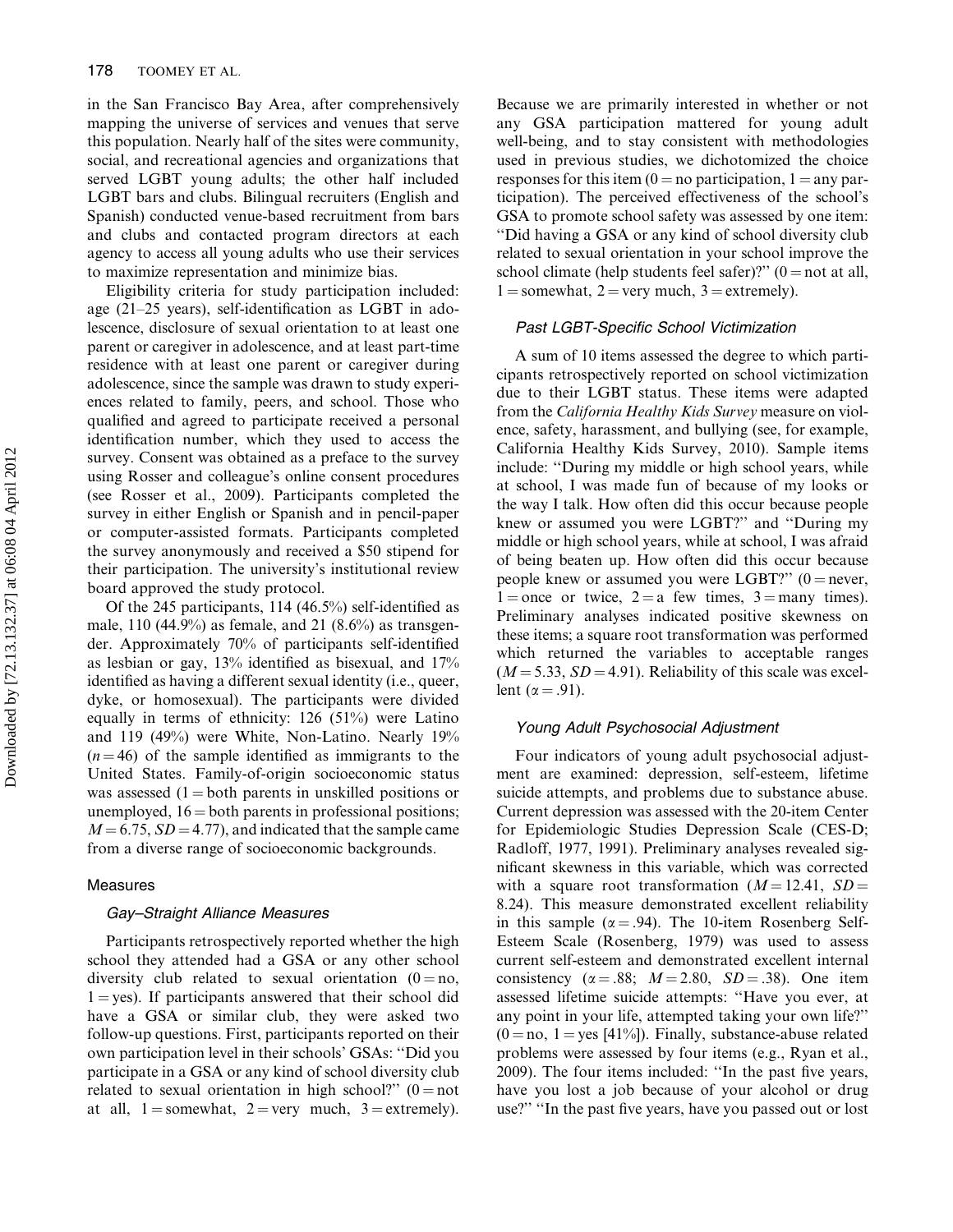consciousness because of your alcohol or drug use?'' ''In the past five years, have you had problems with the law because of your alcohol or drug use?'' and ''In the past five years, have you had conflicts with family, lovers, or friends because of your alcohol or drug use?''  $(0 = no, 1 = yes)$ . From these four items, a single measure was created to represent "ever" having problems  $(0 =$ never,  $1 =$  ever [56%]).

#### Adolescent and Young Adult Educational Outcomes

Two indicators of adolescent and young adult educational attainment were examined: high school dropout status and college-level educational attainment. Participants were asked two questions that assessed past and current educational attainment: ''What is the highest level of education you have completed?"  $(1 = less$ than elementary school to  $7 =$  post-graduate) and "Are you currently in school?"  $(0 = no, 1 = yes)$ . The range of education completed in this sample was from some high school to post-graduate ( $M = 4.96$ ,  $SD = .83$ ). High school dropouts included participants with less than a high school education  $(0 = no \, [88.6\%], \, 1 = yes \, [11.4\%]),$ and our college-level educational attainment indicator included those with some college to a post-graduate degree (0 = no [41.2%], 1 = yes [58.8%]).

### Plan of Analysis

Missing data was imputed using the expectation maximization (EM) algorithm in PRELIS, a component of LIS-REL 8.80, prior to conducting the analyses. The total percentage of missing data represented in the initial data set was less than 5%. Imputation of missing data maximizes the power to detect effects and maximizes sample size available for analyses (Graham, Cumsille, & Elek-Fisk, 2003).

We first utilized basic statistical tests (using chi-square analyses, t-tests, and ANOVAs) that examined demographic differences between participants whose schools had GSAs or similar clubs versus those who reported that their schools did not have this type of club. We also examined demographic differences on reports of GSA participation and perceived GSA effectiveness.

We next tested multiple regression models to assess young adult adjustment and educational outcomes based on GSA presence in school, individual-level GSA participation, and perceived GSA effectiveness to promote school safety. To examine our dichotomous outcomes (lifetime suicide attempt, clinical level depression, problems related to substance abuse, high school dropout status, and college-level educational attainment) we used multiple logistic regression. Our initial regression models contained only the GSA variables to obtain unadjusted estimates of the relationships between GSA presence,

participation, and perceived effectiveness and young adult adjustment and educational outcomes. In all other models, we controlled for sociodemographic characteristic of participants (i.e., gender, sexual orientation, ethnicity, immigration status, socioeconomic status) that have known associations with our outcomes of interest (see Ryan et al., 2009). Finally, we examined the interactions between each of our three GSA variables with the experience of past LGBT-specific school victimization to examine whether GSAs can buffer the negative experience of victimization. Interaction terms were created with the mean centered variables to reduce collinearity (Jaccard & Turrisi, 2003). The illustrations of the significant interactions show three levels of LGBT-specific victimization and GSA participation. These three levels correspond to  $-1$  standard deviation below the mean, the mean, and  $+1$  standard deviation above the mean for ease of interpretation.

Models that tested GSA presence included the full sample  $(n = 245)$  whereas models that examined GSA participation and perceived GSA effectiveness included only the subsample of participants whose schools had a GSA ( $n = 86$ ). The subsample of students who attended schools with GSAs is small and is a limitation of the study; therefore, these analyses should be replicated with larger samples in the future.

## RESULTS

#### Demographic Characteristics of GSA Indicators

Of the 245 participants, 86 (35.10%) reported that their high school had a Gay–Straight Alliance or similar student club. Of those 86 participants, 50% identified as female, 45.35% as male, and 4.65% as transgender. Over half (69.77%) of the 86 participants whose school had a GSA identified as gay or lesbian, 13.95% as bisexual, and 16.28% as queer, dyke, or homosexuals. Over half (54%) of these 86 participants were White, non-Latino, and nearly 10% were immigrants to the United States. Of these demographic characteristics, there was only one significant difference between participants whose schools had GSAs compared to those who did not: immigrants were less likely to report that their schools had GSAs than non-immigrants (19.57% vs. 38.69%;  $\chi^2$  $(df=1) = 6.00, p < .05).$ 

GSA participation and effectiveness levels were only evaluated for the 86 students who reported the presence of a GSA in their school. Of the participants with GSAs in their schools, 55 (63.95%) reported some level of participation in their GSA. The average level of effectiveness rating of GSAs was low  $(M = 1.07, SD = .79)$ . No significant differences were found among GSA participants on demographic characteristics: 50.91% were female, 41.82% were male, and 7.27% were transgender. Most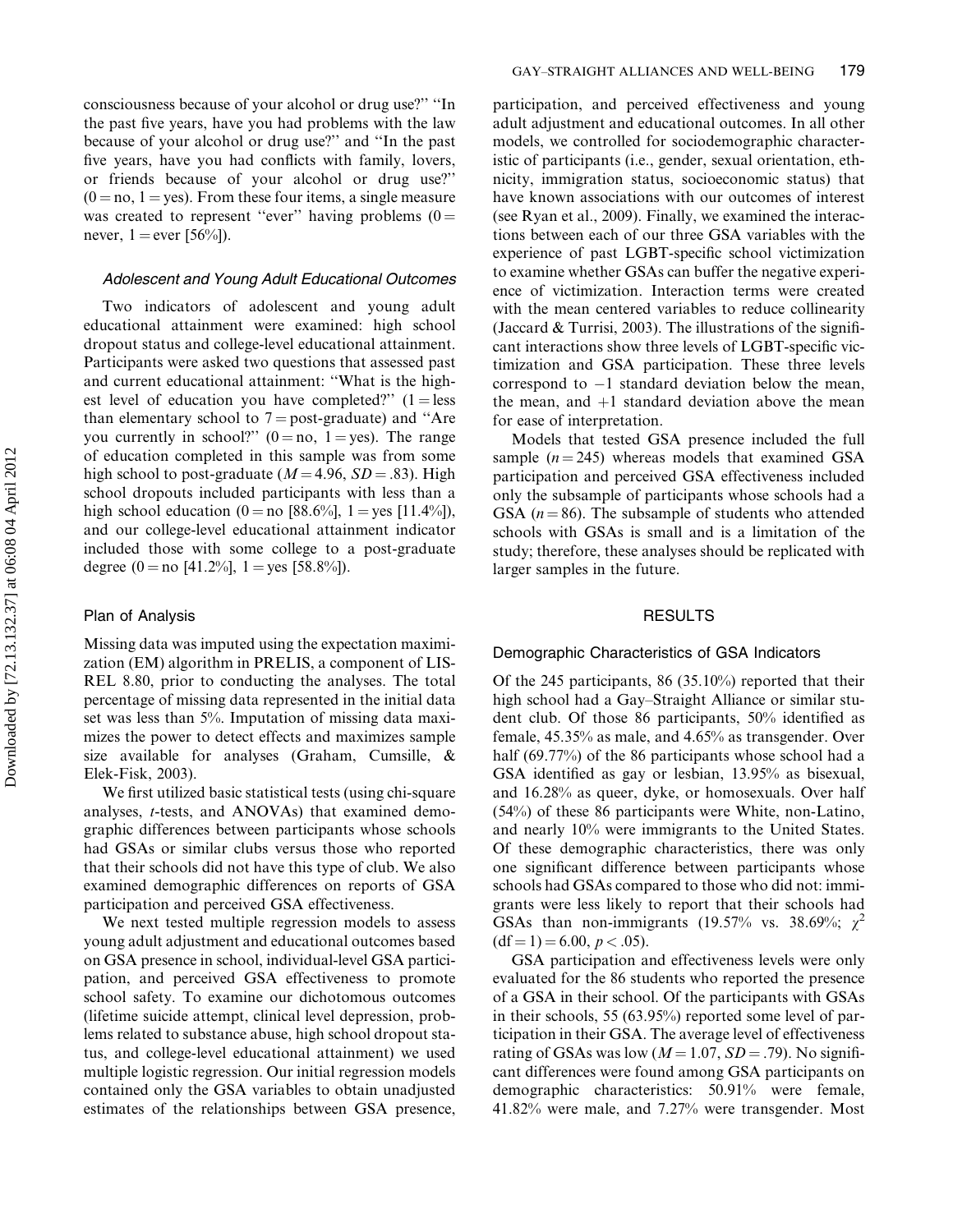(58.18%) GSA participants identified as gay or lesbian, 23.64% identified with other orientations (queer, dyke, homosexual), and 18.18% identified as bisexual. The majority of GSA participants were White, non-Latino, and only 12.73% identified as immigrants. There were no significant differences between GSA participants and non-participants on family-of-origin SES or past reports of LGBT-specific school victimization. Analyses examined demographic characteristics associated with reports of GSA effectiveness and the only significant association was the correlation between GSA effectiveness and past reports of LGBT-specific school victimization ( $r = -0.44$ ). Thus, participants with GSAs that were more effective in promoting safe school climates reported lower levels of LGBT-specific school victimization.

## Research Questions 1 and 2: GSA Presence and Young Adult Psychosocial Well-Being and Educational Attainment

The presence of a GSA in high school was significantly associated with young adult psychosocial well-being and educational attainment. Without adjusting for demographic characteristics, the presence of a GSA was negatively associated with young adult depression and positively associated with young adult self-esteem (Table 1). Further, the presence of a GSA was associated with less high school dropout risk and greater college education attainment (Table 1).

After adding demographic characteristics to the model, the presence of a GSA remained negatively associated with young adult depression and positively associated with young adult self-esteem (Table 2). Furthermore, the presence of a GSA in school remained associated with a greater likelihood of college-level educational attainment (Table 3). Presence of a GSA was not associated with lifetime suicide attempts, problems due to substance abuse, or high school dropout status (Table 3). Contrary to our expectations, we found no significant interactions between LGBT-specific school

TABLE 2 The Associations Among GSA Presence, GSA Participation, and GSA Effectiveness and Young Adult Adjustment

|                                               | Outcome 1: Depression         |
|-----------------------------------------------|-------------------------------|
| Model 1: GSA Presence                         | $-2.60$ $(1.03)^*$            |
| School Victimization                          | $0.45(0.11)$ ***              |
| Model 2: Presence $\times$ Victimization      | 0.20(0.21)                    |
| Model 3: GSA Participation                    | $-2.77(1.69)$                 |
| School Victimization                          | $0.67~(0.17)$ ***             |
| Model 4: Participation $\times$ Victimization | $0.67(0.34)^*$                |
| Model 5: GSA Effectiveness                    | $-2.06$ (1.14) <sup>†</sup>   |
| School Victimization                          | $0.51(0.19)$ **               |
| Model 6: Effectiveness $\times$ Victimization | $-0.24(0.22)$                 |
|                                               | Outcome 2: Self-Esteem        |
| Model 1: GSA Presence                         | $0.10~(0.05)^*$               |
| School Victimization                          | $-0.01(0.005)$ **             |
| Model 2: Presence $\times$ Victimization      | 0.00(0.01)                    |
| Model 3: GSA Participation                    | 0.12(0.08)                    |
| School Victimization                          | $-0.02$ $(0.01)^*$            |
| Model 4: Participation $\times$ Victimization | $-0.02(0.02)$                 |
| Model 5: GSA Effectiveness                    | 0.02(0.05)                    |
| School Victimization                          | $-0.02$ $(0.01)$ <sup>†</sup> |
| Model 6: Effectiveness $\times$ Victimization | 0.00(0.01)                    |

Note. Unstandardized estimates with standard errors are shown. All analyses control for gender, sexual orientation, ethnicity, immigrant status, and family of origin SES. The sample size for Models 1 and 2 of each outcome is 245 participants and the sample size for Models 4–6 of each outcome is 86 participants.

\* $p < .05.$  \*\* $p < .01.$  \*\*\* $p < .001.$   $\dagger p < .10.$ 

victimization and the presence of a GSA on young adult outcomes.

## Research Questions 3 and 4: GSA Participation and Young Adult Psychosocial Well-Being and Educational Attainment

Of the 86 participants who reported the presence of a GSA in the high school they attended, 55 (64%) reported some level of participation in the GSA. Before adjusting

|--|--|

The Unadjusted Associations Among GSA Presence, GSA Participation, and GSA Effectiveness With Young Adult Adjustment and Educational Outcomes

|                                                                                                       | Depression <sup>a</sup>                                  | Self-Esteem <sup>a</sup>                    | Lifetime Suicide<br>$\mathit{Attempt}^b$                    | Substance Abuse<br>Problems <sup>b</sup>                           | High School<br>$Dropout^b$                                       | College Education<br>Attainment <sup>b</sup>                               |
|-------------------------------------------------------------------------------------------------------|----------------------------------------------------------|---------------------------------------------|-------------------------------------------------------------|--------------------------------------------------------------------|------------------------------------------------------------------|----------------------------------------------------------------------------|
| Model 1: GSA Presence<br>Model 2: GSA Participation<br>Model 3: Perceived<br><b>GSA Effectiveness</b> | $-3.24$ $(1.09)^*$<br>$-1.66(1.69)$<br>$-3.66(0.97)$ *** | $0.12(0.05)$ **<br>0.06(0.07)<br>0.05(0.05) | $0.77(0.45-1.32)$<br>$1.76(0.68-4.51)$<br>$0.58(0.31-1.06)$ | $0.66(0.39-1.12)$<br>$0.37(0.15-0.91)^{*}$<br>$0.52(0.29-0.95)$ ** | $0.27(0.09-0.82)$ **<br>$0.55(0.07-4.09)$<br>$0.88(0.24 - 3.32)$ | $2.23$ $(1.28-3.91)^*$<br>$1.61(0.72 - 4.18)$<br>$2.02 (1.02 - 4.01)^{**}$ |

Note. The sample size for Model 1 of each outcome is 245 participants and the sample size for Models 2 and 3 of each outcome is 86 participants. Unstandardized estimates with standard errors are shown.

 $b$ Odds ratios with 95% confidence intervals are shown.

\* $p < .05.$  \*\* $p < .01.$  \*\*\* $p < .001.$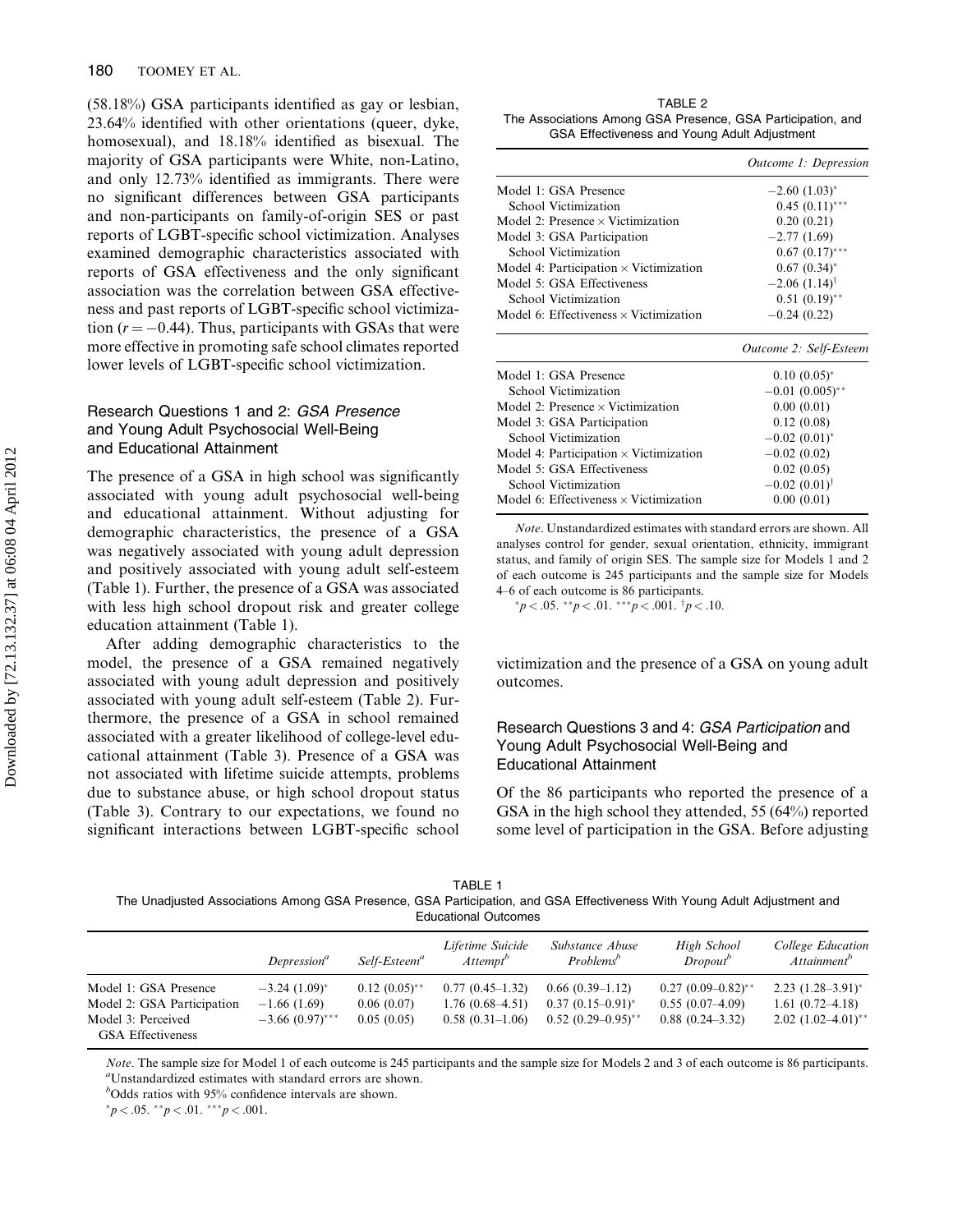TABLE 3 Adjusted Odds Ratios for Young Adult Well-Being and Educational Outcomes by GSA Presence, GSA Participation, and GSA **Effectiveness** 

|                                               | Outcome 3: Lifetime<br>Suicide Attempt         |
|-----------------------------------------------|------------------------------------------------|
| Model 1: GSA Presence                         | $0.81(0.44 - 1.49)$                            |
| School Victimization                          | $1.19(1.11-1.27)$ ***                          |
| Model 2: Presence $\times$ Victimization      | $1.02(0.90 - 1.17)$                            |
| Model 3: GSA Participation                    | $1.30(0.41-4.12)$                              |
| School Victimization                          | $1.18$ $(1.05-1.32)$ **                        |
| Model 4: Participation $\times$ Victimization | $1.36$ $(1.06-1.73)^{*}$                       |
| Model 5: GSA Effectiveness                    | $0.83(0.38-1.78)$                              |
| School Victimization                          | $1.17(1.03-1.32)^{*}$                          |
| Model 6: Effectiveness $\times$ Victimization | $0.93(0.80 - 1.09)$                            |
|                                               | Outcome 4: Substance<br>Abuse Problems         |
| Model 1: GSA Presence                         | $0.65(0.37-1.14)$                              |
| School Victimization                          | $1.05(0.99-1.11)$                              |
| Model 2: Presence $\times$ Victimization      | $1.06(0.94 - 1.19)$                            |
| Model 3: GSA Participation                    | $0.24 (0.08 - 0.73)^*$                         |
| School Victimization                          | $1.13(1.01-1.27)^{*}$                          |
| Model 4: Participation $\times$ Victimization | $1.16(0.93 - 1.44)$                            |
| Model 5: GSA Effectiveness                    | $0.54(0.27-1.10)^{\dagger}$                    |
| School Victimization                          | $1.07(0.95-1.20)$                              |
| Model 6: Effectiveness $\times$ Victimization | $0.89(0.76-1.05)$                              |
|                                               | Outcome 5: High<br>School Dropout <sup>a</sup> |
| Model 1: GSA Presence                         | $0.40(0.13 - 1.27)$                            |
| School Victimization                          | $1.02(0.94 - 1.12)$                            |
| Model 2: Presence $\times$ Victimization      | $1.09(0.87-1.36)$                              |
| Model 3: GSA Participation                    |                                                |
| School Victimization                          |                                                |
| Model 4: Participation $\times$ Victimization |                                                |
| Model 5: GSA Effectiveness                    |                                                |
| School Victimization                          |                                                |
| Model 6: Effectiveness $\times$ Victimization |                                                |
|                                               |                                                |

| Outcome 6: College<br><b>Education Attainment</b> |
|---------------------------------------------------|
| $2.15(1.16-3.98)^{*}$                             |
| $0.95(0.89-1.01)$                                 |
| $1.07(0.95-1.21)$                                 |
| $1.80(0.59 - 5.51)$                               |
| $0.98(0.88 - 1.09)$                               |
| $1.00$ $(.081-1.25)$                              |
| 2.11 $(0.89 - 5.01)^{\dagger}$                    |
| $1.03(0.91-1.16)$                                 |
| $0.92(0.79-1.08)$                                 |
|                                                   |

Note. Logistic regressions included sociodemographic characteristics (gender, sexual orientation, ethnicity, immigration status, socioeconomic status, and past LGBT school victimization). The sample size for Models 1 and 2 of each outcome is 245 participants and the sample size for Models 4–6 of each outcome is 86 participants.

a The models predicting high school dropout status from GSA participation and perceived GSA effectiveness did not converge because of the low cell sizes.

\* $p < .05.$  \*\* $p < .01.$  \*\*\*

for demographic characteristics, GSA participation was associated with fewer problems due to substance abuse (Table 1). This finding remained significant after accounting for demographic characteristics (Table 3). GSA participation was not directly associated with any of the other outcomes tested. However, we did find a significant interaction between LGBT-specific school victimization and GSA participation on depression (Table 2) and lifetime suicide attempts (Table 3).

The interaction between LGBT school victimization and GSA participation on young adult depression suggests that participation in GSAs buffers the association of low levels of school victimization on depression (see Figure 1). As shown in Figure 1, being a GSA participant in high school seems to buffer the direct association of LGBT school victimization on young adult depression at low levels of victimization. However, at high levels of LGBT school victimization, there was no difference between GSA participants and nonparticipants. This suggests that high levels of school victimization eliminate the benefits of GSA participation.

The interaction between LGBT school victimization and GSA participation for lifetime suicide attempts was also significant and the pattern across varying levels of LGBT school victimization and participation was similar to the findings for depression. As shown in Figure 2, at low levels of LGBT school victimization, participation in a GSA seems to buffer the risk for lifetime suicide attempts. However, at moderate and high levels of LGBT school victimization, GSA participation no longer buffers the risk for lifetime suicide attempts. The graph also suggests a disturbing possibility that GSA participants who experience high levels of LGBT school harassment may be at greatest risk for lifetime suicide attempts. We conducted follow-up analyses of between-group differences by GSA participation on lifetime suicide attempts using chi-square tests at low and high levels of LGBT school victimization. There



FIGURE 1 The interaction between GSA participation and LGBTspecific school victimization on young adult depression.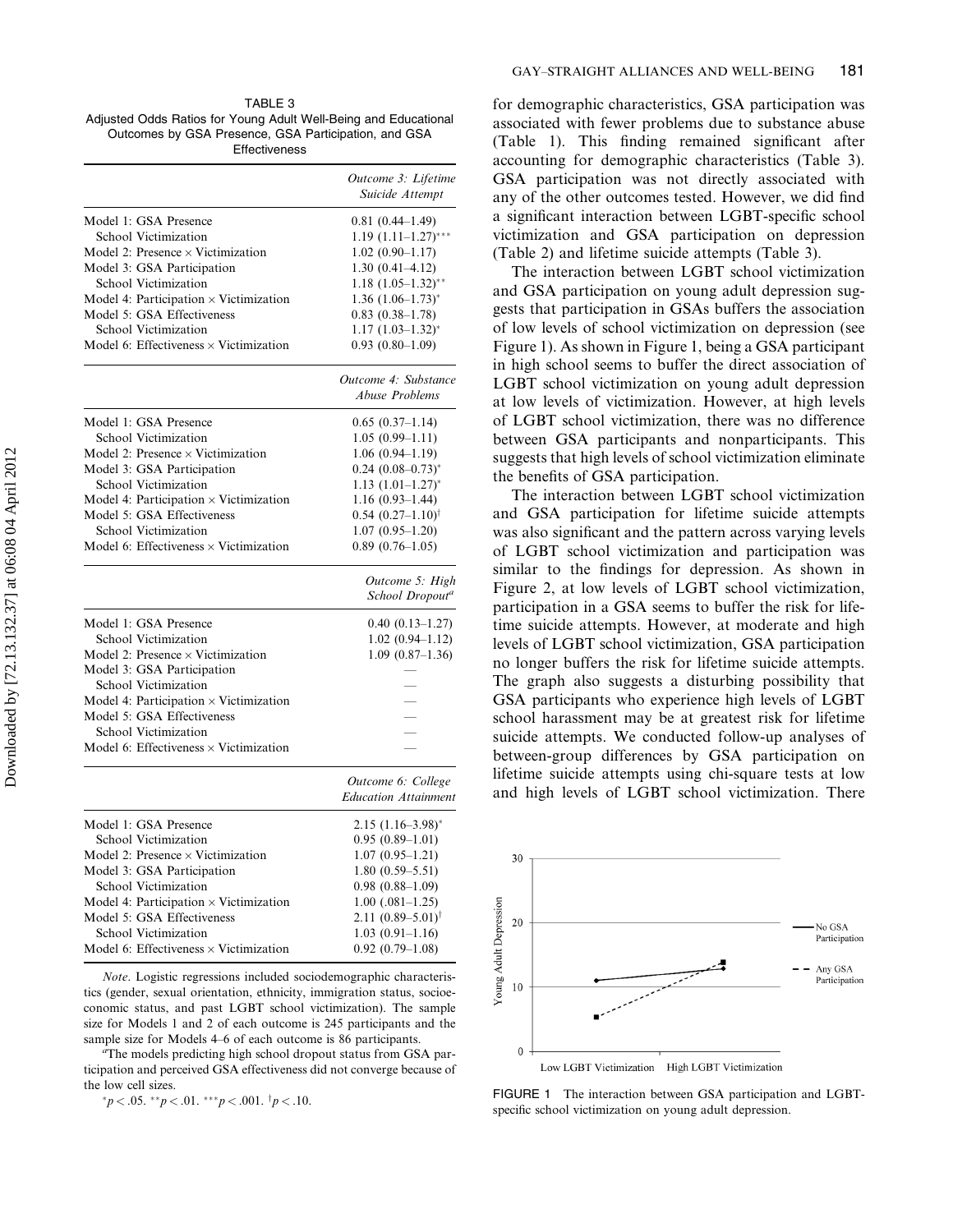

FIGURE 2 The interaction between GSA participation and LGBTspecific school victimization on lifetime suicide attempts.

were no significant differences between GSA participation groups at low  $\left(\chi^2\left(\text{df}=1\right)=1.74, p > .05\right)$  or high  $(\chi^2$  (df = 1) = 1.76, p > .05) levels of victimization on lifetime suicide attempts, suggesting that the two groups differed in their slopes, but not the probability of a lifetime suicide attempt.

## Research Questions 5 and 6: Perceived GSA Effectiveness and Young Adult Psychosocial Well-Being and Educational Attainment

Prior to accounting for demographic characteristics, perceived GSA effectiveness in promoting school safety for students was significantly associated with less depression, fewer problems due to substance abuse, and greater college education attainment (Table 1). After accounting for these characteristics, perceived GSA effectiveness remained significantly associated with fewer problems due to substance abuse and greater college education attainment (Table 3). Contrary to our expectations, we found no significant interactions between LGBT-specific school victimization and perceived GSA effectiveness on young adult outcomes.

#### **DISCUSSION**

Consistent with previous research that documents concurrent associations among GSA presence and psychosocial and academic well-being (e.g., Kosciw et al., 2010; Lee, 2002; Walls et al., 2008, 2010), we found that the presence of a high school GSA was associated with better young adult well-being, and more college-level educational attainment. Also consistent with previous research, we did not find that GSA participation was associated with health and academic outcomes (Walls et al., 2010), except for the association with fewer problems related to substance abuse in young adulthood.

Finally and as an important addition to the literature, we found that perceived GSA effectiveness was positively associated with college-level educational attainment and negatively associated with depression and problems related to substance abuse.

At low levels of LGBT school victimization, GSA participation seemed to buffer the direct negative associations between LGBT victimization and young adult depression, such that participants who were involved in their high school GSA compared to those who were not involved reported significantly lower levels of young adult depression at low levels of LGBT school victimization. Similarly, we found that GSA participation buffered the direct association between LGBT school victimization on lifetime suicide attempts at low levels of LGBT school victimization. Nonetheless, GSA participation was not successful in buffering the direct associations between high levels of LGBT victimization on these negative outcomes, which suggests that more efforts need to be focused on understanding how to reduce LGBT victimization in schools.

Our study adds to the current literature by examining young adult well-being and academic attainment. To our knowledge, all previous literature that examined the many facets of GSAs has concentrated only on adolescent outcomes. While our study is limited because of our reliance on retrospective reports of GSA presence, membership, and effectiveness, further discussed in the following, we feel that this is an important first step in documenting the lasting benefits of this particular high school extracurricular activity for LGBT young people.

Consistent with previous research, we find that the presence of a GSA seems to be a more salient predictor of well-being than GSA membership (e.g., Walls et al., 2010). It is surprising to find that participation in a GSA does not directly contribute to well-being and academic attainment in young adulthood, given that prior literature on extracurricular activity involvement finds such connections (e.g., Fredricks & Eccles, 2006). Perhaps for the LGBT adolescent population, the presence of a GSA in school is more important for their well-being because schools with GSAs likely have safer school climates overall. This potential explanation is particularly plausible because of our finding that an effective GSA was also associated with positive well-being and greater educational attainment.

One may question the benefit of GSA participation given our lack of direct findings in support of positive associations with young adult adjustment and academic attainment. However, our limited sample size reduces the statistical power to find results and so our results should be interpreted with caution. It also may be the case that participation in a GSA is less likely to produce beneficial results if the GSA is not effective. As post-hoc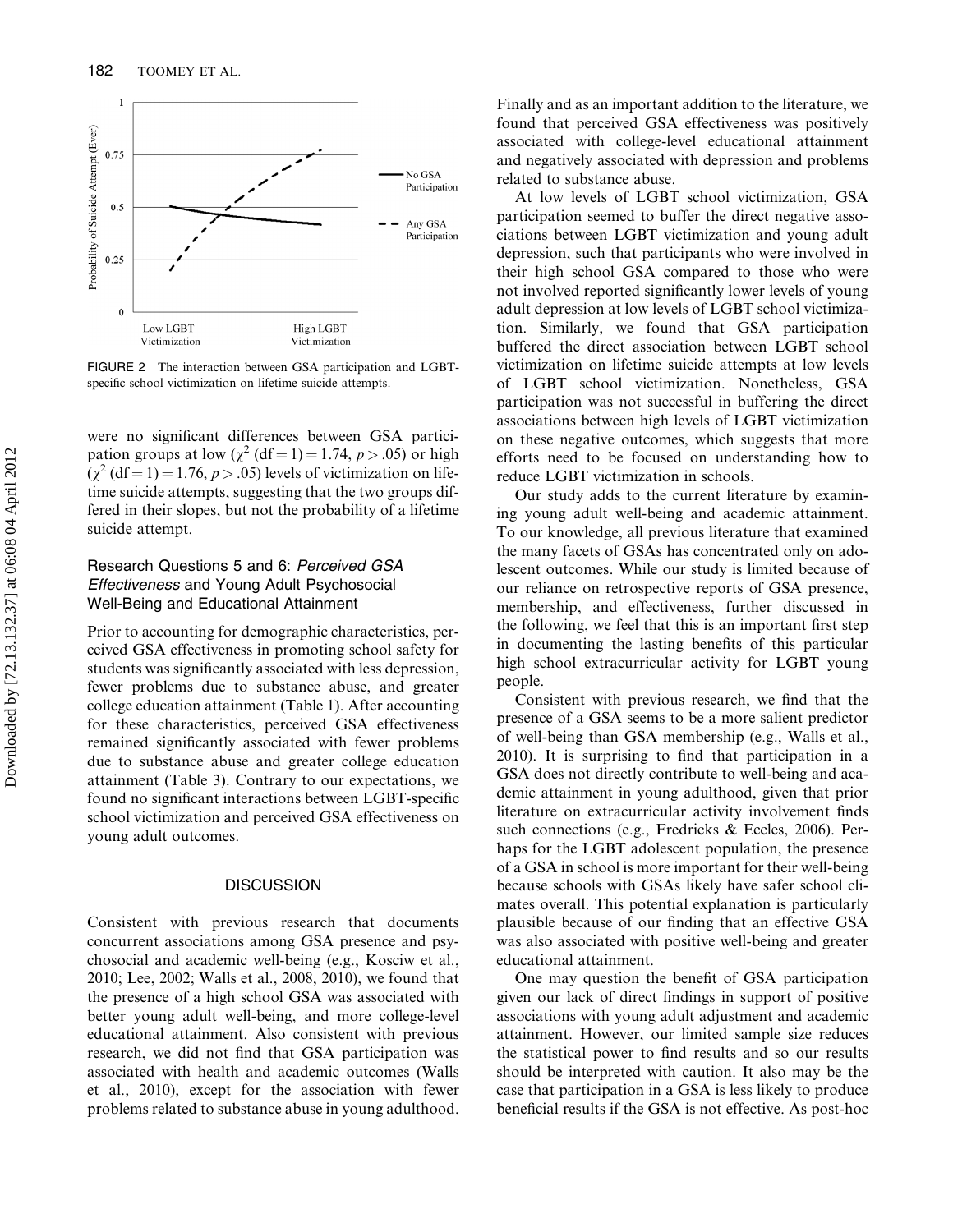analyses, we explored the associations among interactions between GSA participation and GSA effectiveness and our outcomes of interest. However, none of these interactions were significant. Thus, in our sample and consistent with previous studies (e.g., Walls et al., 2010), GSA participation seems to be less directly linked to mental health and well-being. Future studies should continue to incorporate measures of empowerment and possibly civic engagement, given that other studies have documented the links between GSA participation and these types of outcomes (e.g., Russell et al., 2009; Russell, Toomey, Crockett, & Laub, 2010). The finding that lifetime suicide risk was not buffered for LGBT youth involved in GSAs who experienced high levels of school victimization based on sexual orientation needs to be explored in future research. Perhaps, this finding suggests that the creation of and membership in GSAs in schools cannot be accepted by schools as the only solution for creating safer school climates for LGBT youth. In fact, much like previous research suggests, schools need to enact other measures, such as enumerated school policies, to promote school climates that are safe for all students (e.g., Russell & McGuire, 2008). As discussed by others, relying on a GSA to be the sole vehicle for promoting safe schools for LGBT students may not be sufficient to alter the system-level heterosexism and homophobia that continues to exist in schools (e.g., Chesir-Teran, 2003; Griffin et al., 2004; Toomey, Russell, & McGuire, 2011). Further, given that the outcome of interest was lifetime suicide attempts, it is plausible that the suicide attempt occurred prior to participation in a GSA. Prospective research is needed to better understand this complex association.

In sum, we document that the presence of a GSA in high schools seems to facilitate well-being that continues into young adulthood, especially if the GSA is perceived to be effective in promoting safer school climates. We found fewer significant associations for GSA participation; however, we did find that GSA participation was important for understanding the complex associations between LGBT school victimization on depression and lifetime suicide attempts. The lack of significance of findings may be due to our limited sample size in exploring participation and effectiveness, or may also be due to the fact that there are qualitative differences between schools where GSAs exist.

## Gay–Straight Alliances and Implications for School Policy

The presence of GSAs in schools is a matter of contemporary public debate, even though the 1984 Federal Equal Access Act mandates that schools receiving federal funding cannot discriminate against student groups. In the recent decade, several schools have denied students the right to assemble in Gay–Straight Alliances. For instance, in 2009 students of Yulee High School won a suit against the School Board of Nassau County for barring the formation of a Gay–Straight Alliance in their middle and high schools (ACLU, 2009). Similarly, students won a 2008 case against Okeechobee High School for denying their GSA the right to meet on campus (ACLU, 2008). A detailed history of legal cases involving GSAs and school districts is available elsewhere (see Berkley, 2004; Lee, 2002).

Our findings suggest that there are several associations between GSA presence and positive well-being for LGBT young people. While we cannot draw conclusions about directionality because the information about high school experiences was retrospective, based on the findings presented here and elsewhere (e.g., Walls et al., 2010), there appear to be positive associations between GSAs and well-being and educational attainment. Our finding that students who were in schools with GSAs were more likely to obtain a college education underscores the potential impact on educational achievement and socioeconomic and occupational status as an adult. In addition, given the heightened attention to suicides of young males who were known or perceived to be gay and bisexual that have been linked to anti-gay harassment at school (e.g., Katz, 2010), our findings point to GSAs as a potential context for reducing this risk—at least at low levels of LGBT school victimization—given the significant interaction between GSA participation and LGBT school victimization on lifetime suicide attempts.

In sum, our findings suggest that school administrators and personnel should be supportive in helping students to form and facilitate GSAs in schools as a potential source of promoting positive development for this underserved population. Additionally, given that the presence of a GSA did not buffer the negative association between LGBT school victimization and young adult well-being and educational attainment, school administrators and personnel should consider additional policies and programs that are associated with safer schools for LGBT students. For example, previous research has identified that enumerated anti-harassment and bullying policies that include sexual orientation and gender identity and expression are associated with greater school safety (e.g., O'Shaughnessy et al., 2004). Other policies and programs identified in the past literature that are associated with safer school climates for LGBT students include teacher trainings that focus on LGBT issues, teacher intervention in anti-LGBT bias victimization, LGBT inclusive curriculum, LGBT inclusive and accessible support, and information (e.g., Kosciw et al., 2010; O'Shaughnessy et al., 2004).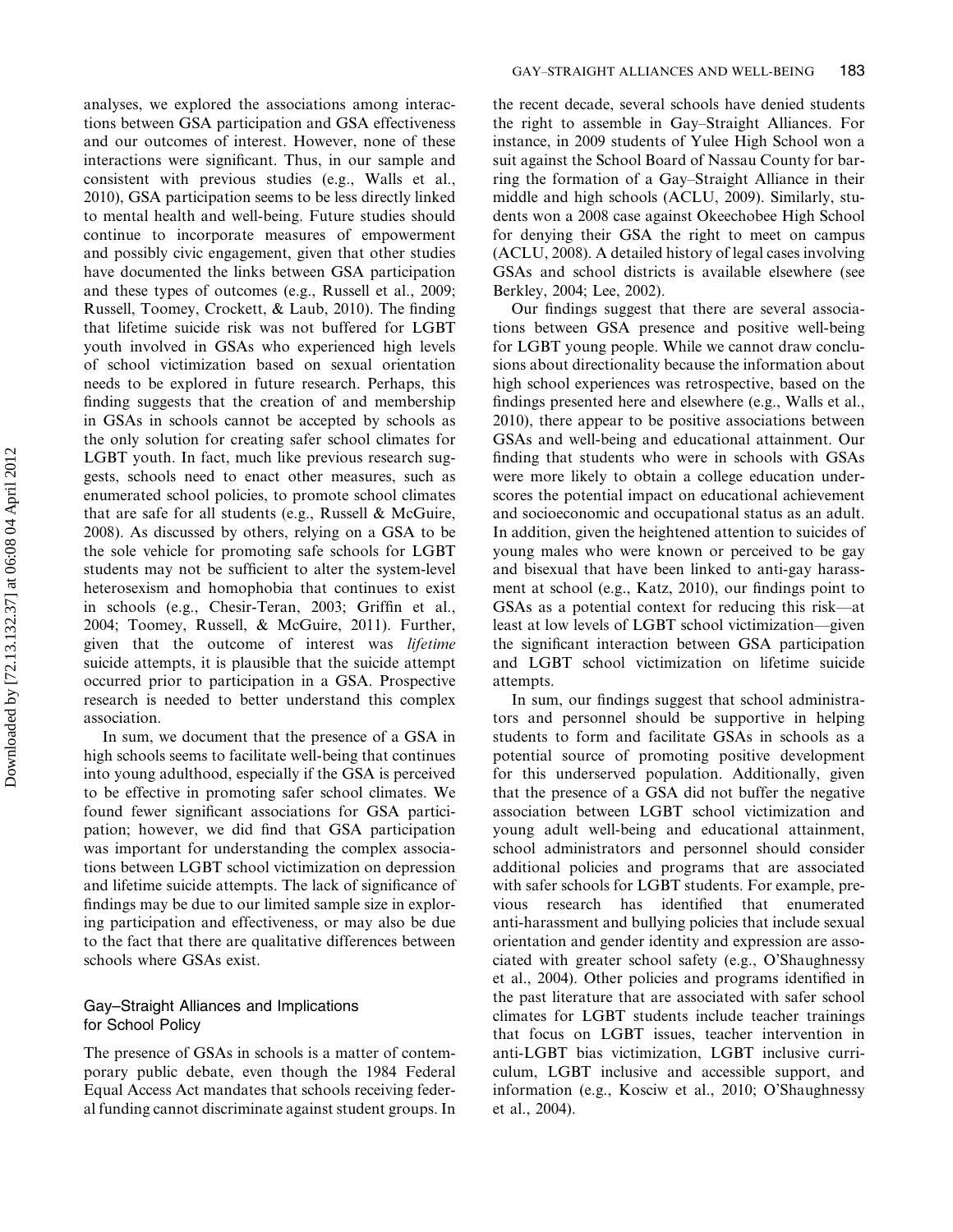#### Limitations

The study has several limitations. First, the sample size was relatively small for examining the associations among GSA participation and perceived effectiveness with young adult indicators. It is plausible that a larger sample size would have had the statistical power to find significant associations among GSA participation and perceived effectiveness with young adult outcomes. Future studies need to explore these complex associations using larger, more diverse samples. Further, future studies should examine the dosage (amount of time spent in GSA activities) and roles (e.g., leadership role, member) associated with GSA involvement for a more comprehensive examination. The sample was geographically limited to California. Thus, results are not generalizable beyond this geographic region of the United States.

Although other studies have found that retrospective reports of school victimization remain relatively stable over time and do not notably influence reports of mental health (Rivers, 2001b), the retrospective design limited control for adolescent indicators of well-being and academic achievement in our regression models (Frazier, Tix, & Barron, 2004). Future studies should examine these associations longitudinally to allow for more direct conclusions about directionally of effects.

The sample included young adults whose LGBT identity was known by at least one parent or caregiver. Future studies should examine these associations with a more heterogeneous LGBT population. Finally, information was not available to assess whether schools that had GSAs were significantly different from those without GSAs. Future studies are needed to disentangle the broader environmental and contextual features of schools and the neighborhoods in which they are nested from the unique associations of GSA presence with young adult well-being and educational attainment.

## **CONCLUSIONS**

This study contributes new knowledge about the positive impacts that Gay–Straight Alliances can provide to LGBT young people, an important finding given the dearth of knowledge about positive development for this population. Specifically, we document that GSAs are associated with positive well-being and educational attainment in young adulthood. This finding is particularly important given the sole focus on concurrent adolescent well-being in previous literature. Given the heightened media attention to gay and bisexual young men suicides (for a summary, see Katz, 2010), these findings document that if schools can effectively minimize school victimization related to LGBT status, there is potential to also reduce the disparity that exists for this population related to suicide risk (Russell, 2003). Finally, this study contributes to the literature by introducing a measure of how effective a GSA was in promoting a safe school climate for LGBT persons. This measure is important for understanding the nuanced differences that may exist in a simple measure of GSA presence: that is, it is likely that some GSAs are more effective than others in promoting safe school climates and challenging the heteronormative culture within a school.

This study builds on prior work by documenting that the existence of a GSA has a positive influence on the lives of LGBT young people. Our findings have implications for school-based personnel in that they provide one avenue through which professionals may offer and support a positive school environment for LGBT young people. Schools should support these school-based clubs given that they offer the potential for positive development and greater educational attainment. The results of this study warrant future research to examine specific facets of GSAs that promote well-being. For instance, an in-depth, multi-school study of facets of GSAs may provide insight as to what specific attributes of a GSA are associated with effectiveness for improving school climate and later well-being.

#### **REFERENCES**

- American Civil Liberties Union (ACLU). (2008, July 30). Okeechobee, FL high school gay-straight alliance wins groundbreaking federal lawsuit. Retrieved from http://www.aclu.org/lgbt-rights\_hiv-aids/ okeechobee-fl-high-school-gay-straight-alliance-wins-groundbreakingfederal-law
- American Civil Liberties Union (ACLU). (2009, August 10). ACLU settles Yulee high school gay-straight alliance lawsuit; students to meet on campus. Retrieved from http://www.aclufl.org/news\_ events/?action=viewRelease&emailAlertID=3768
- Berkley, B. (2004). Making gay straight alliance student groups curriculum-related: A new tactic for schools trying to avoid the equal access act. Washington & Lee University Law Review, 61(4), 1847–1902.
- California Healthy Kids Survey (2010). California health kids survey: Survey content & download. Retrieved from http://chks.wested. org/administer/download
- Chesir-Teran, D. (2003). Conceptualizing and assessing heterosexism in high schools: A setting-level approach. American Journal of Community Psychology, 31, 267–279. DOI: 10.1023/A:1023910820994
- Eccles, J. S., & Barber, B. L. (1999). Student council, volunteering, basketball, or marching band: What kind of extracurricular involvement matters?. Journal of Adolescent Research, 14, 10–43. DOI: 10.1177/0743558499141003
- Eccles, J. S., Barber, B. L., Stone, M., & Hunt, J. (2003). Extracurricular activities and adolescent development. Journal of Social Issues, 59, 865–890. DOI: 10.1046/j.0022-4537.2003.00095.x
- Elze, D. E. (2003). Gay, lesbian, and bisexual youths' perceptions of their high school environments and comfort in school. Children & Schools, 25, 225–239.
- Frazier, P. A., Tix, A. P, & Barron, K. E. (2004). Testing moderator and mediator effects in counseling psychology research. Journal of Counseling Psychology, 51, 115–134. DOI: 10.1037/0022-0167.51.1.115